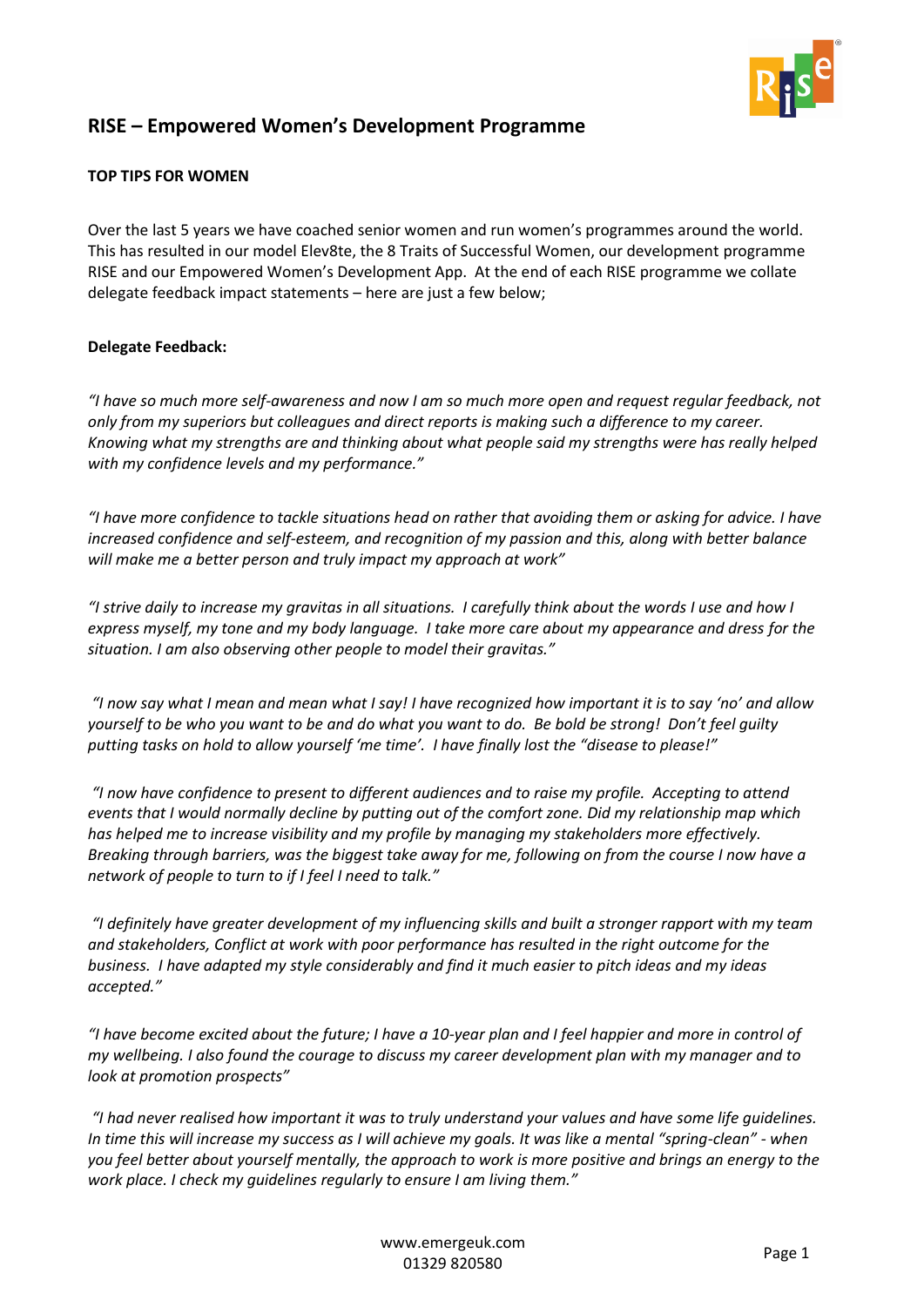

*"I shared some experiences from the course with the team to help them develop their confidence and gravitas. I am experiencing improved business results as I have developed Managers more and addressed under performance effectively. I have also delegated more effectively and was tougher on the team which was needed."*

*"I am much more in control of time management – I have a life and needs outside of work that are also a priority, so I ensure the work gets done but I set realistic expectations. I make time to exercise, and be selfish sometimes"*

To find out more about RISE and how it can support women in your organisation contact Emerge at [info@emergeuk.com](mailto:info@emergeuk.com) and to download the App use the following links <https://itunes.apple.com/gb/app/empowered-womans-success-prog/id1452650167?mt=8> and for Android

<https://play.google.com/store/apps/details?id=uk.co.hantshypno.emerge>